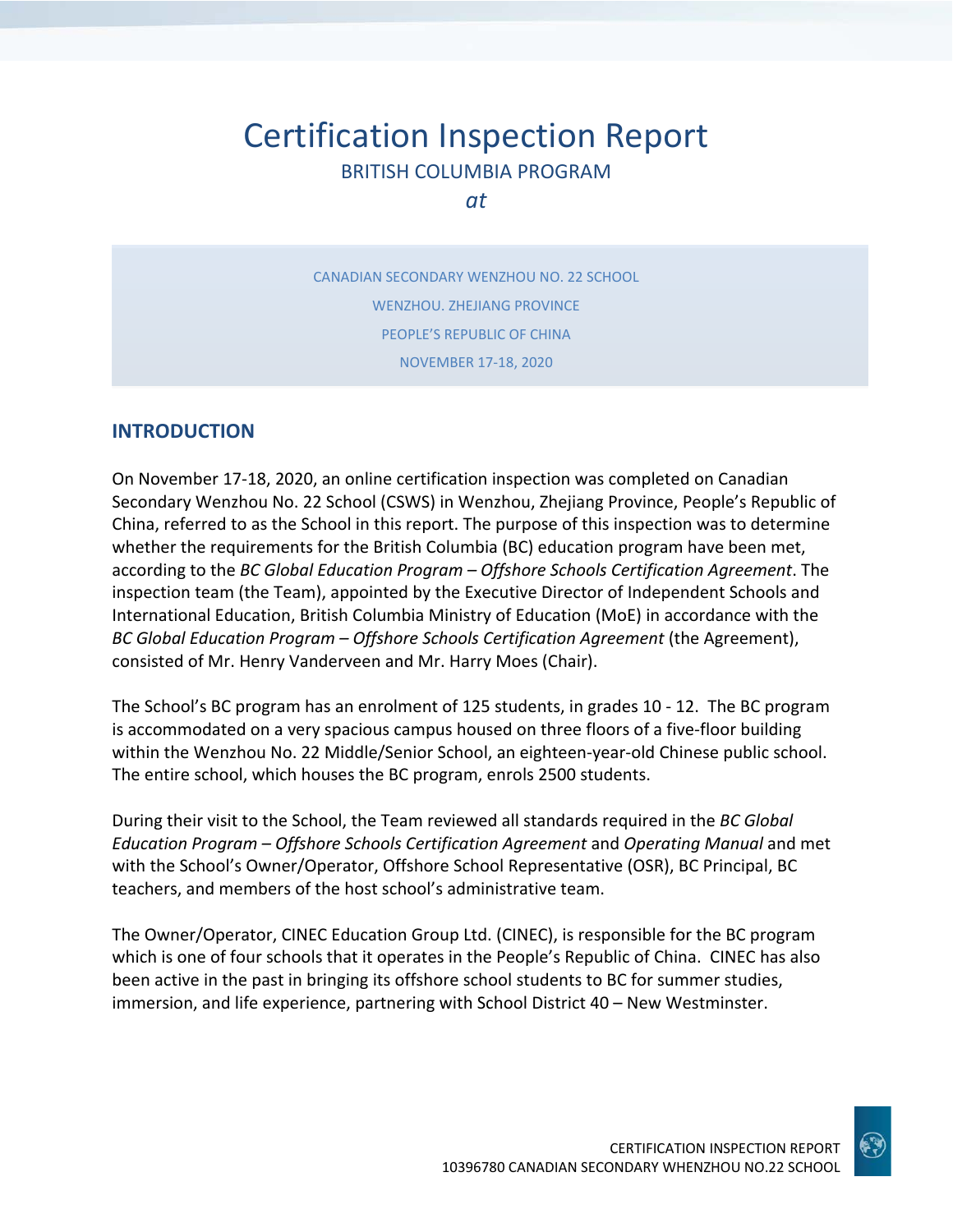CINEC operates three additional schools in China -

- Jiaxing Senior High School, Jiaxing
- Luwan Senior High School, Shanghai
- Shanghai Nanyang Model Private High School, Shanghai

The BC program's philosophy, objectives and special features include the:

- goal for all students to graduate while meeting or exceeding the BC Ministry of Education graduation program requirements
- aim to provide students with a comprehensive academic and social grounding to prepare them to be successful in a complex and competitive globalized world
- necessary means for students to walk seamlessly between eastern and western cultures
- opportunity to speak English in academic and social settings in preparation for international post secondary studies
- encouragement of students to develop positive attitudes and to become independent learners in a safe and comfortable learning environment
- support of students transitioning to post-secondary institutions in Canada or other countries of their choice

The Team would like to thank Canadian Secondary Wenzhou No. 22 School for its virtual hospitality, cooperation, and transparent preparedness for the November 2020 virtual inspection visit.

| The School has satisfactorily addressed requirements contained in the previous inspection<br>report. |                                     |                               |                               |
|------------------------------------------------------------------------------------------------------|-------------------------------------|-------------------------------|-------------------------------|
| Requirement<br>Met                                                                                   | $\Box$ Requirement<br>Partially Met | Requirement<br>r L<br>Not Met | $\boxtimes$ Not<br>Applicable |
| Comment:<br>There were no requirements noted in the previous inspection report.                      |                                     |                               |                               |

### **BUSINESS PLAN 1.0**

| The Owner/Operator has submitted a business plan to the BC Ministry of Education,<br>confirming the sustainability of the program.                                                               |  |  |  |
|--------------------------------------------------------------------------------------------------------------------------------------------------------------------------------------------------|--|--|--|
| $\boxtimes$ Requirement<br>Requirement<br>$\Box$ Requirement<br>$\perp$<br>Partially Met<br>Not Met<br>Met                                                                                       |  |  |  |
| Comment:<br>The School submitted a business plan that aims to maintain a yearly grade 10 student<br>enrolment of 50 students, while ensuring that attrition levels remain low. COVID-19 resulted |  |  |  |

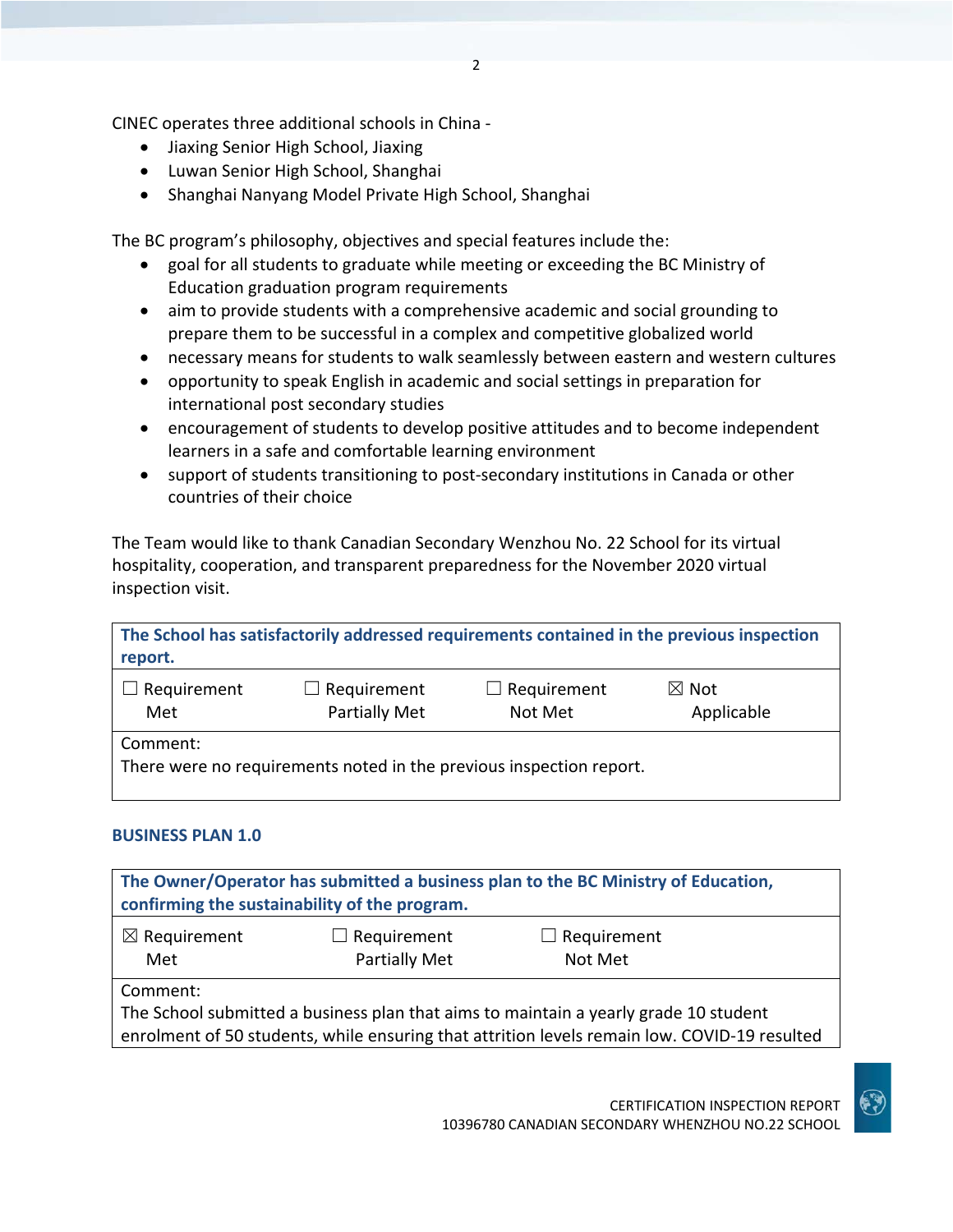in parents not being able to visit the campus and attend many of the planned onsite marketing events. Recent Health Authority updates have allowed the School to once again employ their successful market initiatives employed in the past - demonstration lessons available to middle school teachers and the public, recruitment seminars, participation in a local international high school student recruitment fair and conducting entrance exams and interviews in-house. Printed marketing materials continue to be distributed to all district grade nine students, and parents and students have access to an online application portal.

The BC program's facilities 2018/19 upgrade continues to attract attention from both prospective students and families and local government. The School's commitment to their one-to-one laptop program allowed for a seamless transition to online/remote program delivery this past February/March.

Summer 2020 travel restrictions resulted in the School not being able to offer its popular summer program in collaboration with New Westminster School District.

Commendation:

The School is commended for its shared commitment of time and financial resources with the host school in the establishment and maintenance of student recruitment, student retention, and school competitiveness.

The host school is commended for its encouraging assistance during the challenging COVID- 19 shifting landscape in providing (a) additional competent staffing classroom supervision support; and (b) excellent school-and-home learning platforms (Dingtalk).

### **INSPECTION CATALOGUE 2.0**

| 2.02 The Owner/Operator meets all requirements as set forth in the BC Global Education<br>Program Offshore Schools Certification Agreement (the Agreement).                                                                                                               |                                     |                        |  |
|---------------------------------------------------------------------------------------------------------------------------------------------------------------------------------------------------------------------------------------------------------------------------|-------------------------------------|------------------------|--|
| $\boxtimes$ Requirement<br>Met                                                                                                                                                                                                                                            | $\Box$ Requirement<br>Partially Met | Requirement<br>Not Met |  |
| Comment:<br>The Team verified all items noted in section 2.1 of the BC Offshore School Program Inspection<br>Catalogue and confirmed that the Owner/Operator, Mr. Harvey Su, meets all of the<br>requirements as set forth in the certification agreement.                |                                     |                        |  |
| Mr. Su is highly supportive of and committed to the success of the School. His frequent<br>connections with the School have allowed for the development of strong relationships with<br>BC program administrators and teachers as well as the host school administration. |                                     |                        |  |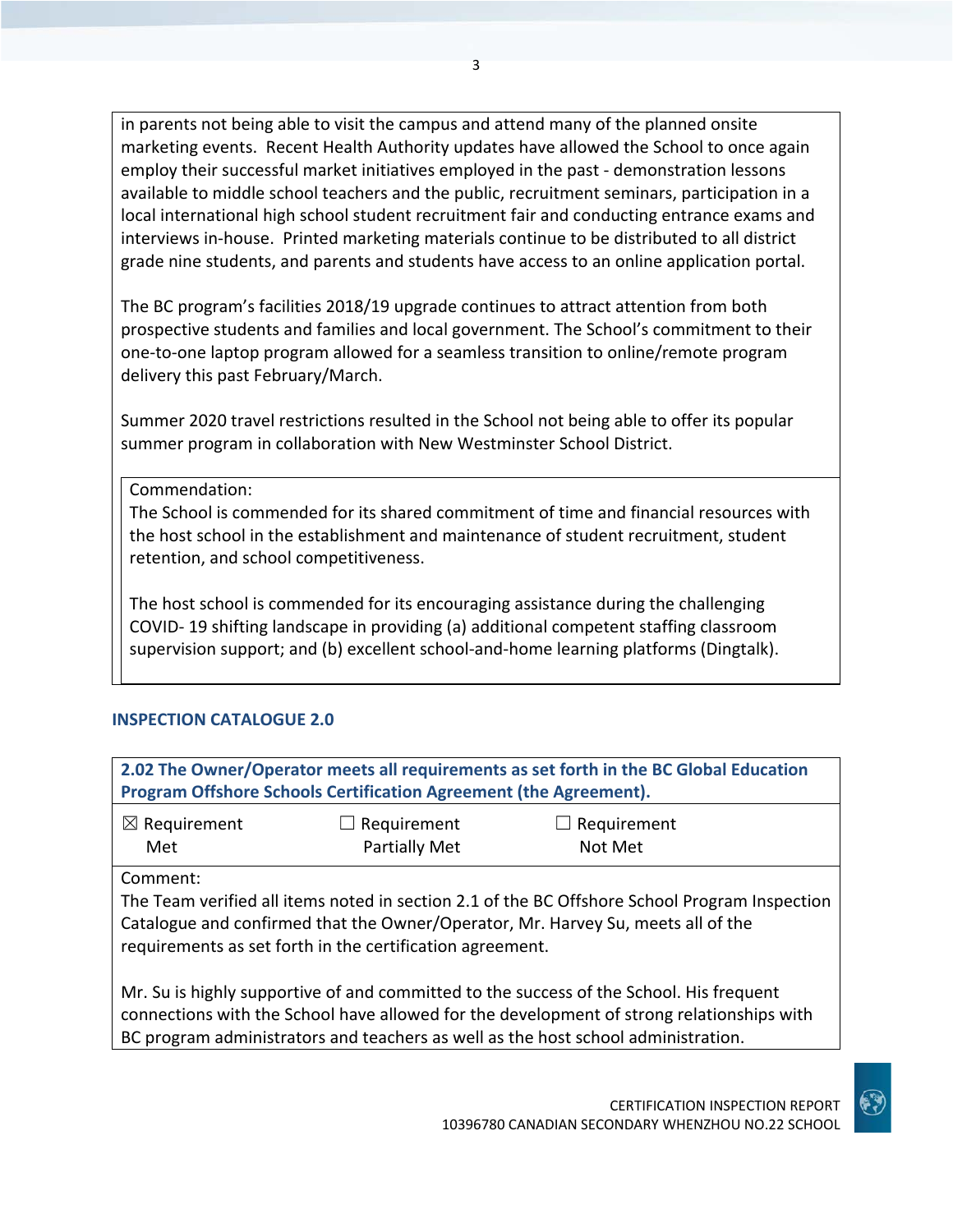Commendation:

The Owner/Operator is commended for his ongoing empathetic and caring support to the School and individual teachers during stressful times of campus attendance and travel COVID-19 restrictions and uncertainty.

**2.03 The Owner/Operator has written approval from the appropriate government entity to operate the offshore school, as outlined in section 5.03 of the Agreement.**

☒ Requirement Met ☐ Requirement Partially Met  $\Box$  Requirement Not Met

Comment:

The School has a translated letter on file from the Wenzhou Education Bureau dated November 23, 2018 that gives approval for the BC program to continue to be operated at the Wenzhou No. 22 Middle/High School. The approval is valid until July 2021.

**2.04-2.05 The School meets local building, safety and cafeteria codes and regulations. The facilities are deemed to be suitable to support the BC program.**

| $\boxtimes$ Requirement | $\Box$ Requirement   | $\Box$ Requirement |
|-------------------------|----------------------|--------------------|
| Met                     | <b>Partially Met</b> | Not Met            |

Comment:

The School is located on the gated campus of its host school, Wenzhou No. 22 Middle/High School. The BC program comprises 12 classrooms, two computer labs, a staff room, a library and designated offices for program delivery and administrative needs. Dormitory, cafeteria, science labs, sports facilities, library and auditoriums are shared and located on the host school campus.

Being housed within an existing Chinese public school allows the local building, safety and cafeteria codes and regulations to be met by the larger host school. The team inspected the School's building inspection compliance report and catering service license.

The School has a written emergency plan for natural disasters (i.e., fire, earthquake) which includes a protocol for unplanned temporary or permanent closure of the school. The School's emergency plans have been vetted by the Offshore School Representative for accuracy and functionality. The School conducts two emergency drills per year, one focussed on earthquake preparedness and the other on fire.

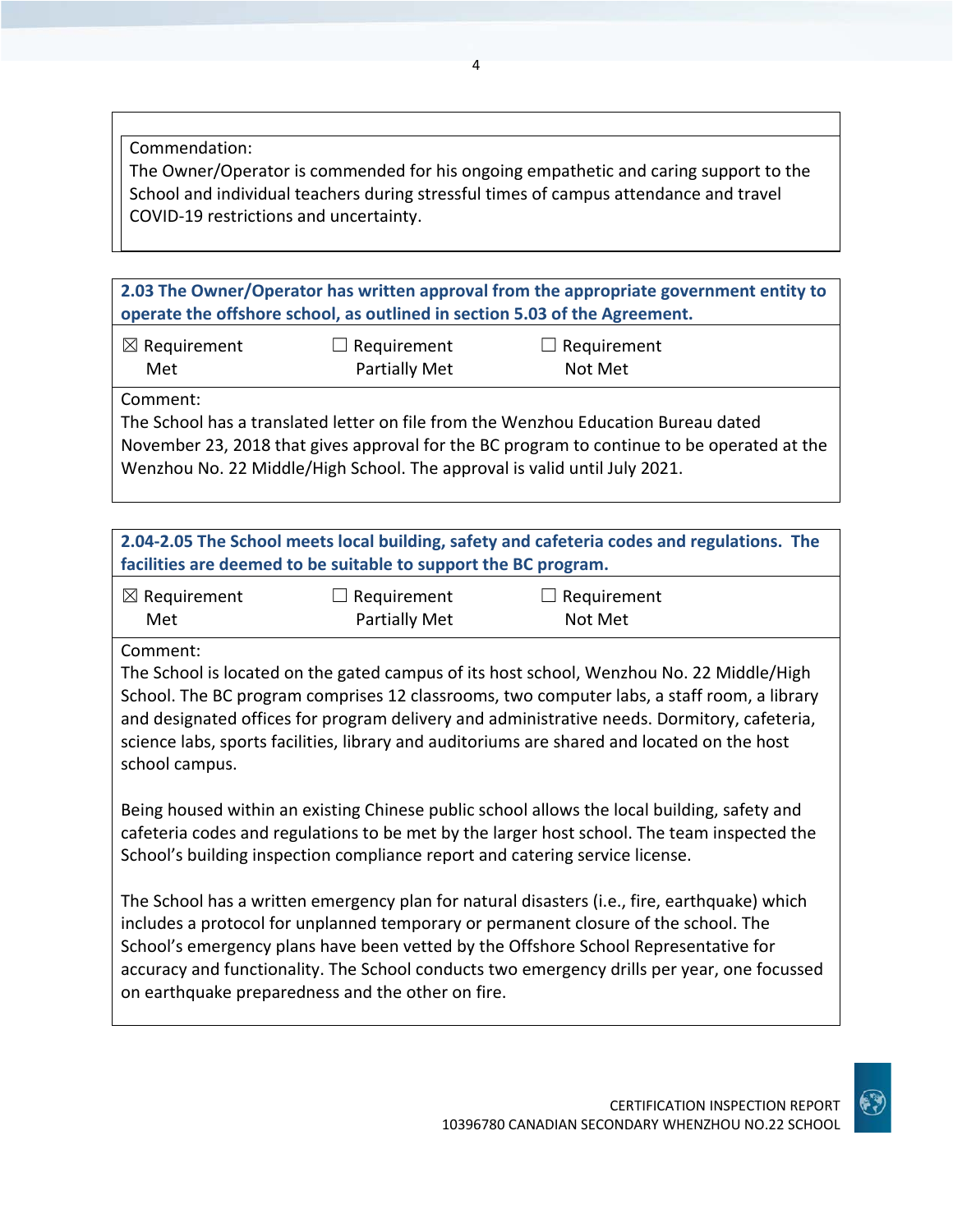There has not been a need for Health and Safety Protocols implemented due to COVID-19 to be incorporated into the school's emergency plans. School life has almost returned to pre-COVID. Social distancing recommendations are considered, but masks are not worn/required. Campus safety protocols require all students and school personnel to have their temperature taken upon arrival each morning.

The cafeteria operates daily, with students separated by plexiglass partitions.

## **2.06 Offshore School Representative (OSR) - The Owner/Operator must appoint an individual to act as offshore school representative. This individual must be confirmed by the province and must meet all of the requirements set out in section 14 of the Agreement.**

| $\boxtimes$ Requirement | $\Box$ Requirement   | $\Box$ Requirement |
|-------------------------|----------------------|--------------------|
| Met                     | <b>Partially Met</b> | Not Met            |

#### Comment:

The appointed Offshore School Representative (OSR)/superintendent, Mr. Tom Harris, serves as the primary liaison between the Owner/Operator and the Ministry of Education. Mr. Harris fulfills his responsibility of meeting with the ministry in-person or via teleconference. He, along with recently appointees, a Deputy Superintendent and a Director of International Instruction, work with the School's administrative team and teachers to address Ministry recommendations and requirements and provide and arrange ongoing professional development.

The OSR is knowledgeable about all aspects of the School's operations and all related aspects of the Owner/Operator's business operations, governance, and administrative functions of the School, and his obligation to report critical information relating to changes in the operation of the school or ownership structure that could significantly impact the school(s) operation(s).

### Commendation:

The School is commended for its relationship with a highly qualified, competent and knowledgeable OSR, allowing for experienced counsel and professional development oversight.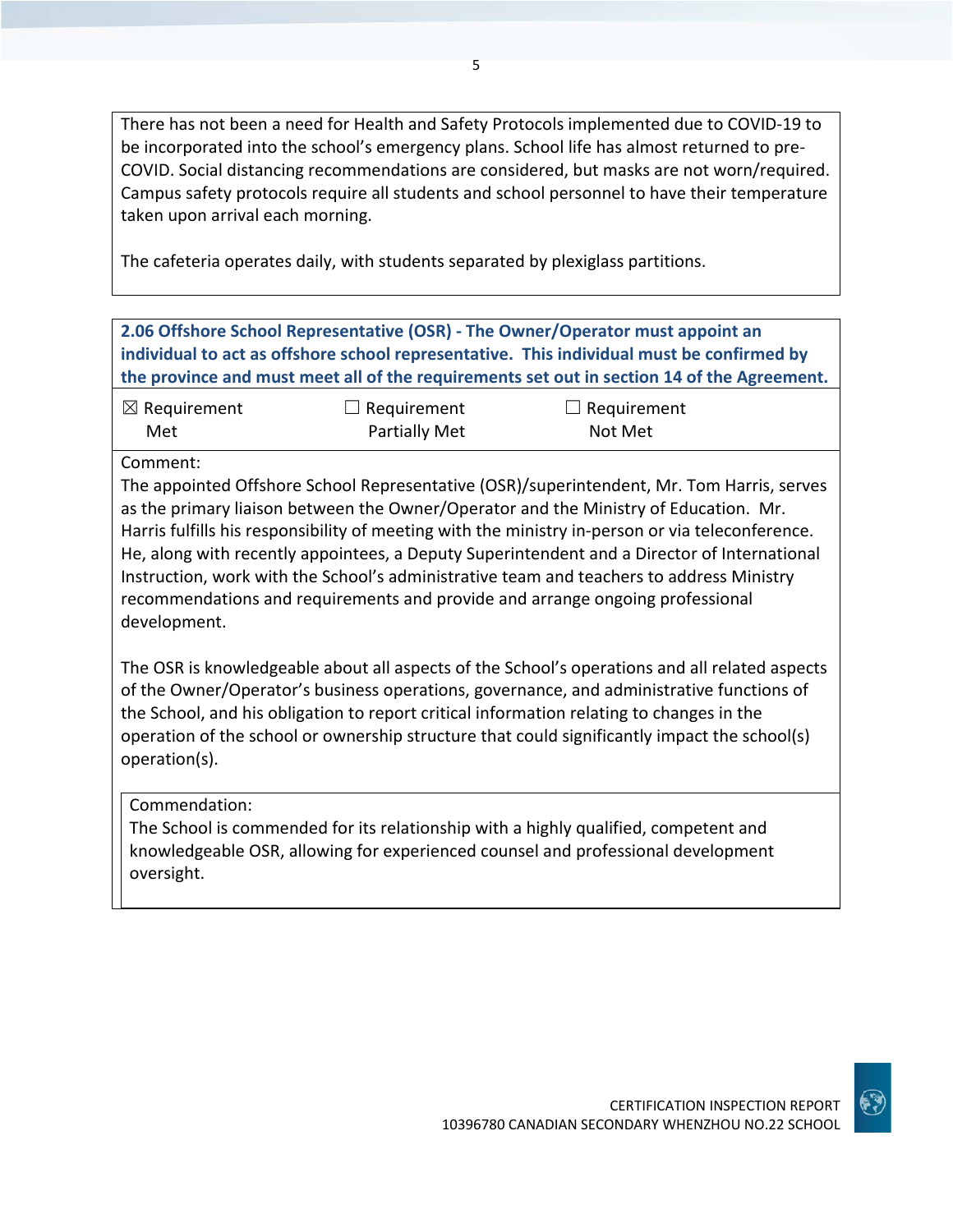**2.07 The Principal meets the requirements as outlined in section 2.07 of the inspection catalogue for offshore schools.**

| $\boxtimes$ Requirement | $\Box$ Requirement   | $\Box$ Requirement |
|-------------------------|----------------------|--------------------|
| Met                     | <b>Partially Met</b> | Not Met            |

### Comment:

The Principal has twelve years of experience, eleven in BC offshore schools (two in Korea and nine in China), and since September 2012 has served as principal at the School. He provides consistent leadership and articulates a compelling and current educational vision. There is consensus that the Principal is a strong, capable, education leader, and for that he has the respect of his teaching staff. He is appreciated for his vision, leadership, pedagogical direction and attention to administrative directives.

The Principal continues to be described as caring, professional, dedicated, committed and team leader, making the school a safe place for young adults to learn.

Commendation: The Principal is commended for providing caring and dedicated consistent leadership, articulating a current and compelling educational vision, attentiveness to administrative directives, allowing the school to be a safe place for young adults to learn.

| 2.08 The School meets the administrative support requirements as outlined in section 2.08                                                                                                                                                     |                      |             |  |
|-----------------------------------------------------------------------------------------------------------------------------------------------------------------------------------------------------------------------------------------------|----------------------|-------------|--|
| of the inspection catalogue for offshore schools.                                                                                                                                                                                             |                      |             |  |
| $\boxtimes$ Requirement                                                                                                                                                                                                                       | Requirement          | Requirement |  |
| Met                                                                                                                                                                                                                                           | <b>Partially Met</b> | Not Met     |  |
| Comment:                                                                                                                                                                                                                                      |                      |             |  |
| Administratively, the BC program is anchored and supported by an experienced and talented<br>administrative assistant. The vice principal has responsibility for mentoring new teachers and<br>assists with managing the house league system. |                      |             |  |
| The host school assumes the lead for marketing the BC program, with input and support of<br>the BC Principal. The host school is also responsible for the physical space, furnishings,<br>general maintenance and information technology.     |                      |             |  |
| CINEC program staff provides administrative support related to teacher work visas, housing,<br>professional development and curriculum support.                                                                                               |                      |             |  |

The Team appreciated the support of the administrative team during the inspection.

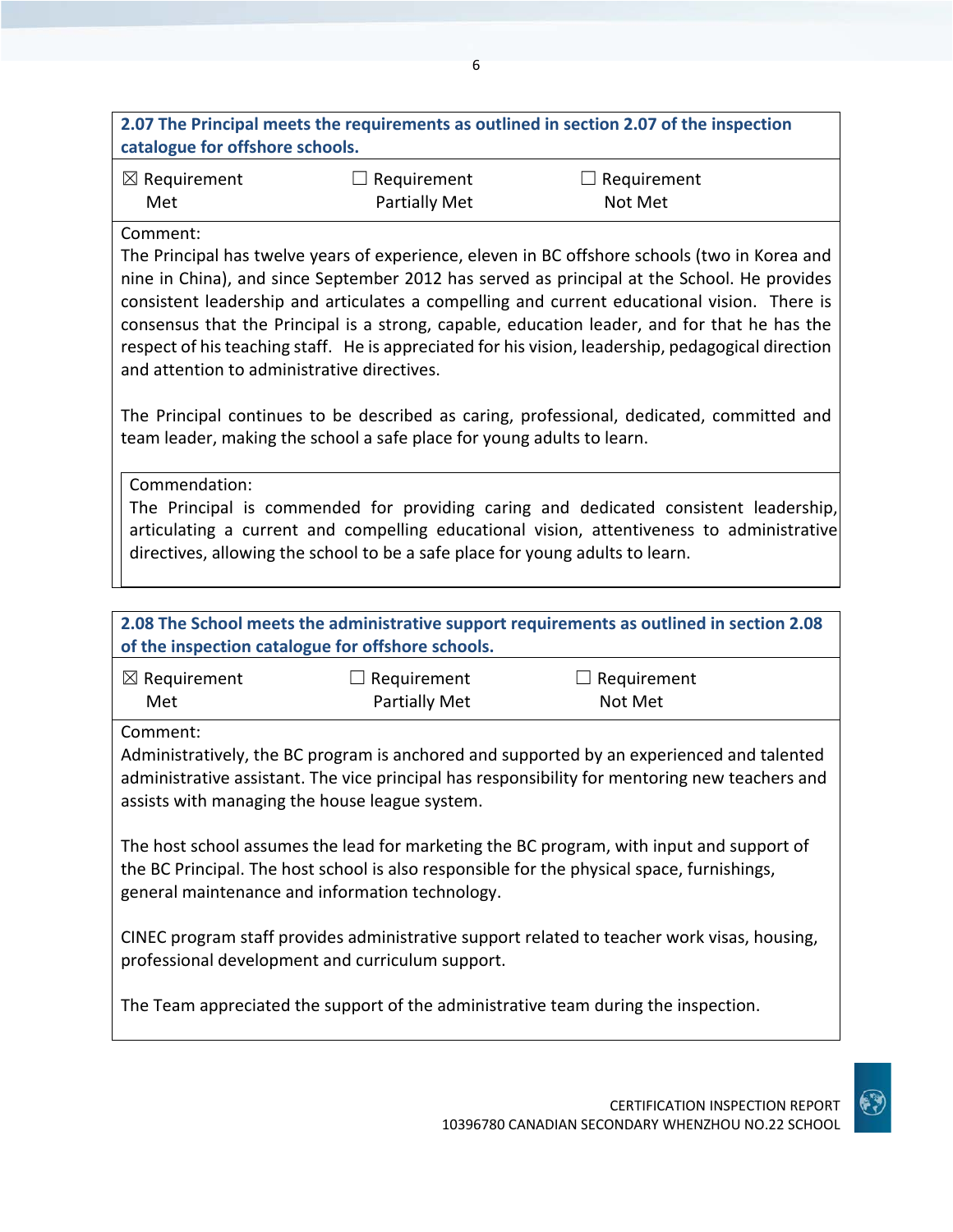Commendation:

The School is commended for fostering and promoting a collaborative and respectful relationship with the host school, which has allowed for enrollment stability and shared facility usage.

**2.09 The School meets the Student Record requirements as outlined in section 2.09 of the Inspection Catalogue for offshore schools.**

| $\boxtimes$ Requirement | $\Box$ Requirement   | $\Box$ Requirement |
|-------------------------|----------------------|--------------------|
| Met                     | <b>Partially Met</b> | Not Met            |

Comment:

The Team reviewed sampling of student record files and confirms that files contain required documents including a registration form, permanent student record (1704), ELL entrance assessment results and copies of recent student report cards. The BC Ministry of Education's personal information consent forms have been completed by all students and parents. The files are stored in a secure filing cabinet in the BC principal's office and managed by the BC program administrative assistant.

The School employs Turbo School as a school administration software application and Turbo Trax to process and transmit student data to the Ministry.

The Team noted that the School reports (a) the number of days students are absent during reporting periods, and (b) the number of days students are late during the reporting period, when completing student progress reports.

| 2.10-2.18 The School meets the teacher certification requirements as outlined in sections<br>2.10-2.18 of the inspection catalogue for offshore schools.                                                                                                                                                                                                      |  |  |  |
|---------------------------------------------------------------------------------------------------------------------------------------------------------------------------------------------------------------------------------------------------------------------------------------------------------------------------------------------------------------|--|--|--|
| $\boxtimes$ Requirement<br>Requirement<br>$\Box$ Requirement<br>$\Box$<br>Partially Met<br>Not Met<br>Met                                                                                                                                                                                                                                                     |  |  |  |
| Comment:<br>The Team reviewed a sampling of teacher files and confirmed the presence of all necessary<br>elements including copies of the Ministry of Education Certificate of Qualification,<br>employment contract, teacher evaluation, updated BC Ministry of Education personal<br>information consent form, contact information and Chinese work permit. |  |  |  |
| The School submitted a current Teacher Certification Verification Response file. The Team                                                                                                                                                                                                                                                                     |  |  |  |

confirmed that the School has three teachers whose Certification of Qualification applications were in progress. The Team verified that the School (a) possesses letters dated

CERTIFICATION INSPECTION REPORT

10396780 CANADIAN SECONDARY WHENZHOU NO.22 SCHOOL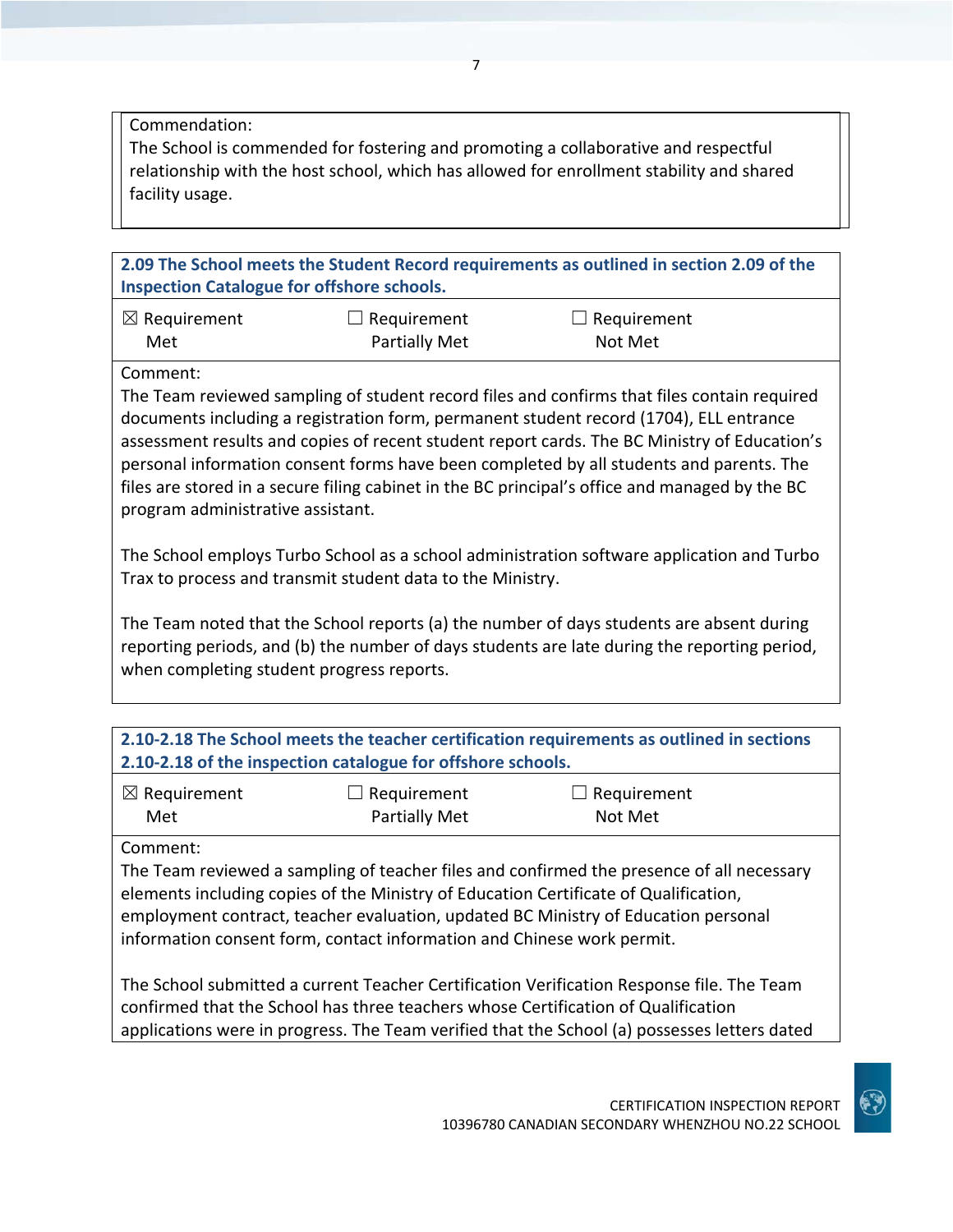September 28 and October 19, 2020 issued by the BC Ministry of Education providing a temporary exemption for the teachers and (b) is supporting the teachers to ensure that all proper documentation is submitted to the BC Teacher Certification Branch in a timely manner.

For all locally certified teachers, the Team verified local teacher certifications and criminal record checks.

**The Team confirms that all authorized persons under the Agreement possess valid and current certification under the Ministry of Education.**

| 2.19 The School meets the requirements for curriculum implementation outlined in section<br>2.19 of the inspection catalogue for offshore schools. |                                                                                   |                                                                                                                                                                                                                                                              |  |
|----------------------------------------------------------------------------------------------------------------------------------------------------|-----------------------------------------------------------------------------------|--------------------------------------------------------------------------------------------------------------------------------------------------------------------------------------------------------------------------------------------------------------|--|
| $\boxtimes$ Requirement<br>Met                                                                                                                     | $\Box$ Requirement<br><b>Partially Met</b>                                        | Requirement<br>Not Met                                                                                                                                                                                                                                       |  |
| Comment:<br>curriculum for the first time.                                                                                                         |                                                                                   | The Inspection Team had access to the School's digital curriculum planning documentation<br>before and during the inspection. The current school staff are all delivering the required                                                                       |  |
|                                                                                                                                                    | implementation compliance of the BC curriculum in grades 10,11 and 12.            | Curriculum planning documentation and ongoing teacher professional development and<br>support was reviewed during teacher video conferences. The Team reviewed the curriculum<br>planning documents and student work samples, which demonstrated evidence of |  |
|                                                                                                                                                    | Teachers worked diligently to plan for the inspection by preparing all curricular | documentation, providing samples of student work, and being available for interviews.                                                                                                                                                                        |  |
|                                                                                                                                                    | and Core Competencies into all curriculum planning documentation.                 | The School continues to prioritize the implementation of the BC curriculum and the English<br>language learners program, as well as the embedding of First Peoples Principles of Learning                                                                    |  |
|                                                                                                                                                    | develop curriculum overviews for their respective courses.                        | Teachers new to the School and to the BC curriculum are provided with an extensive<br>curriculum writing guide in the School's teacher handbook and have all followed the guide to                                                                           |  |
| and First Peoples Principles of Learning.                                                                                                          |                                                                                   | The School is commended for its House League program, which integrates core competencies                                                                                                                                                                     |  |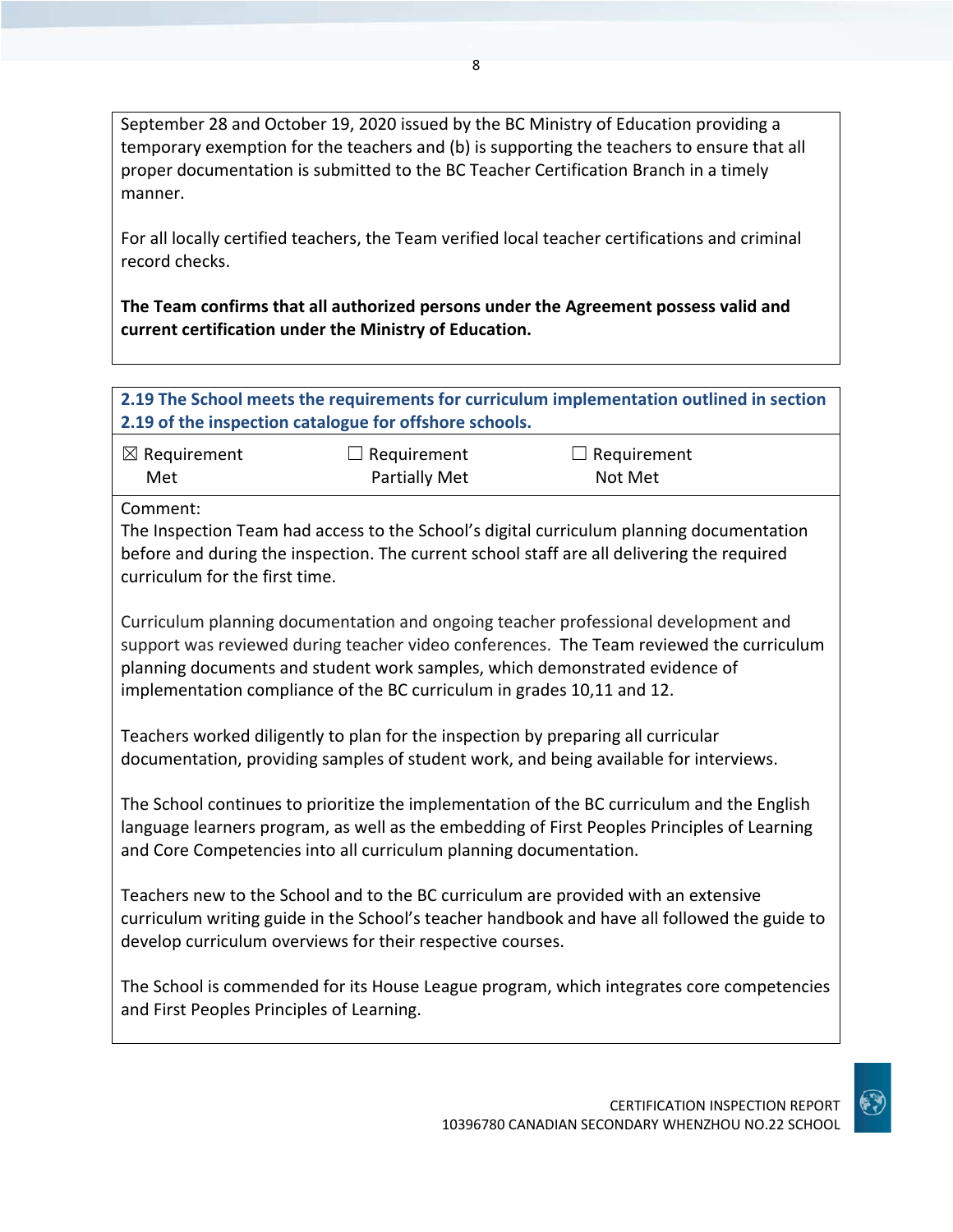|                                | as outlined in section 2.20 of the inspection catalogue for offshore schools. | 2.20 The School meets the requirements for English language assessment and acquisition                                                                                                                                                                                                |
|--------------------------------|-------------------------------------------------------------------------------|---------------------------------------------------------------------------------------------------------------------------------------------------------------------------------------------------------------------------------------------------------------------------------------|
| $\boxtimes$ Requirement<br>Met | $\Box$ Requirement<br><b>Partially Met</b>                                    | Requirement<br>Not Met                                                                                                                                                                                                                                                                |
| Comment:                       |                                                                               | The Principal is responsible for managing and making final decisions on student admission<br>and assessment of English language skills, ensuring that students meet or exceed the learning<br>outcomes identified in the Education Program Guide (Section 9.09 (a) of the Agreement). |
|                                | Composition 11, Literary Studies 11, and English Studies 12.                  | The School's English language assessment and acquisitions has all incoming grade 10 students<br>enrolled in double (four times a week) Composition 10 and Spoken Language 10 Courses.<br>Upon completion, in the following years, students are enrolled in Literary Studies 10,       |
|                                | dialogue between the host school and the BC program ELL teaching staff.       | ELL focussed topics within joint staff meetings provide opportunities for collaborative                                                                                                                                                                                               |
|                                |                                                                               | Students are supported in their English Language Learning in the deliberate scheduling of<br>English courses over the course of their three years at the school. The School has also<br>developed a Success Club, which provides ELL support to struggling and at-risk students.      |
| instruction.                   |                                                                               | Teachers receive ongoing professional development in strategies for ELL support.<br>Professional Learning Community meetings are employed to showcase best practices for ELL                                                                                                          |
| the School.                    |                                                                               | The Team had the opportunity to interview several students, all of whom expressed<br>appreciation for their teachers, describing them as kind and helpful. It is clear that a positive<br>culture, one that supports academic achievement as well as individual well-being, exists in |

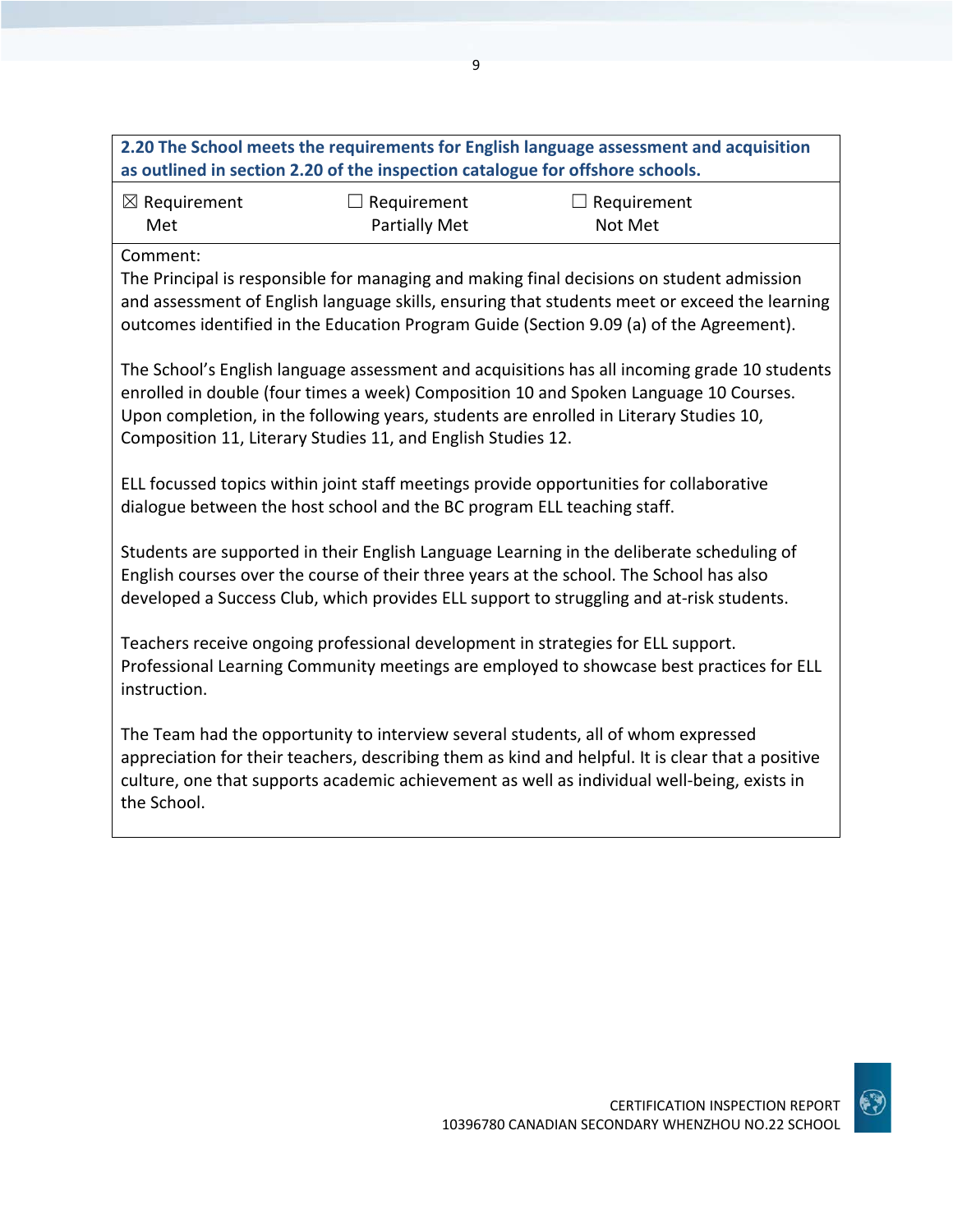# **2.21(a-e) The School meets the course credit requirements (equivalency, challenge, exemptions and BAA courses) as outlined in section 2.21 (a-e) of the inspection catalogue for offshore schools.**

| $\boxtimes$ Requirement | $\Box$ Requirement   | $\Box$ Requirement |
|-------------------------|----------------------|--------------------|
| Met                     | <b>Partially Met</b> | Not Met            |

Comment:

Currently the School offers the following courses exempted from requiring delivery by BCcertified teachers – Mandarin 10-12; Physical Education 10-12; Arts Education 10-12; Information and Communications Technology 10-12 and Technology Education 10-12.

Letters stating exemption are on file and curriculum planning documents in English and were reviewed by the Team.

The Team confirms that the School meets the course credit requirements for equivalency, exempted and the Chinese Culture 10, 11 and 12 BAA courses.

**2.21(f-g) The School meets the course overview/course planning requirements as outlined in Schedule B Part I, 2. (e) of the Agreement; namely, that all BC program courses offered in the School meet or exceed the ministry learning outcomes/learning standards identified in the educational program guides for each course.**

| $\boxtimes$ Requirement | $\Box$ Requirement   | $\Box$ Requirement |
|-------------------------|----------------------|--------------------|
| Met                     | <b>Partially Met</b> | Not Met            |

Comment:

The Team confirms that curriculum planning documentation is in compliance with the BC curriculum frameworks for grades 10-12.

Course planning documents reflect the collaborative work of administration and teachers planning and implementing the curricula together.

The Team also confirms that in addition to the planning, there is evidence of instructional and assessment practices that align with the stated curriculum objectives. Since the curriculum is new to the majority of the teachers, however, it is not yet fully implemented consistently. The Team encourages the School to work collaboratively to fully implement the curriculum in all classes.

The School provides support for teachers on how to adjust pedagogy to enhance instruction for English language learners. Staff receive professional development on how to manage and create lesson plans that include vocabulary, collaborative learning and visual display

CERTIFICATION INSPECTION REPORT

10396780 CANADIAN SECONDARY WHENZHOU NO.22 SCHOOL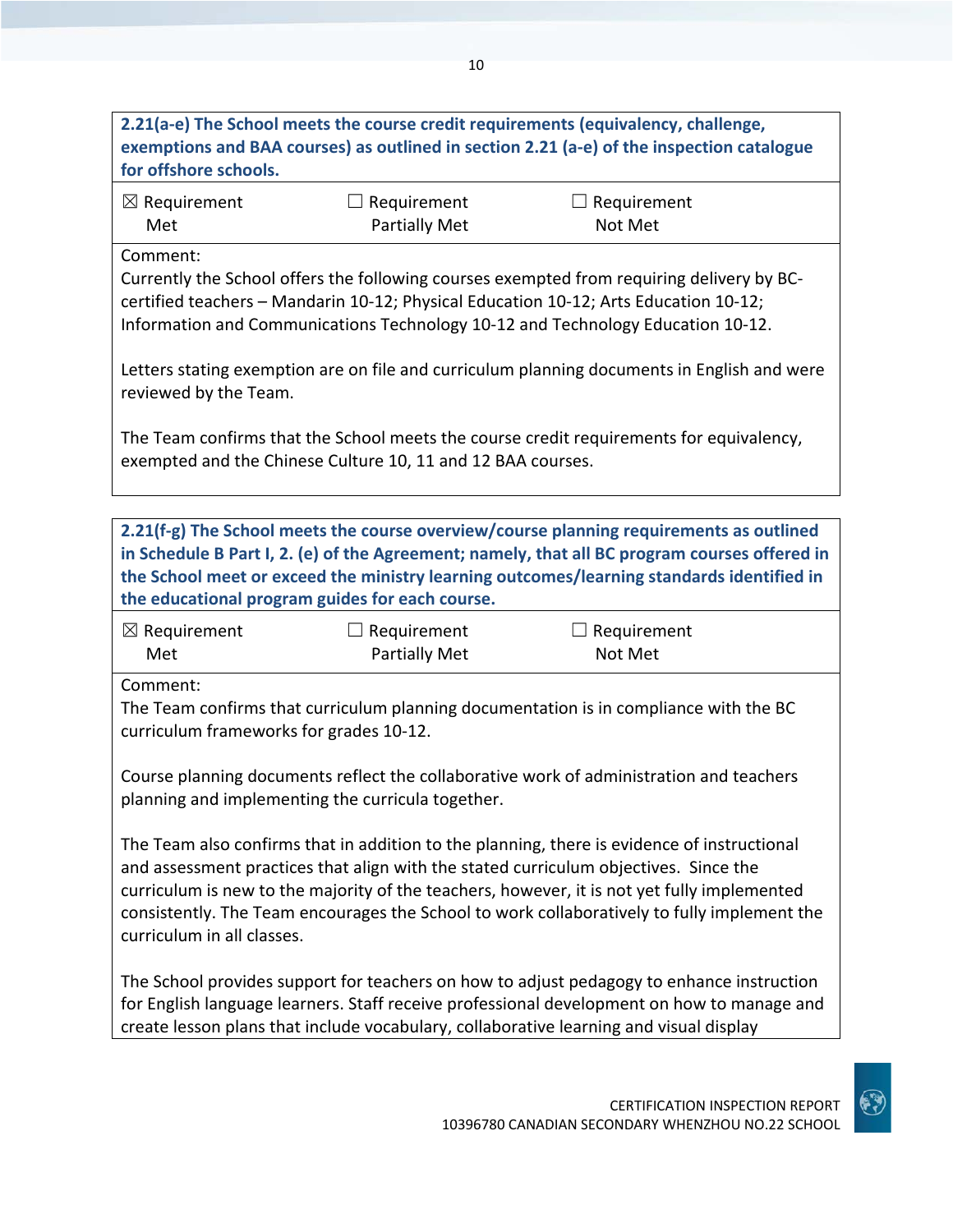components. Teachers are encouraged to employ pedagogy that address multiple learning styles by creating a dynamically rich learning environment.

Students, when interviewed, competently reflected on their growth in the core competencies, and expressed appreciation for the positive school culture.

The Team was informed, that in response to student surveys, the School scheduled physical education courses with a BC-certified teacher, which is scheduled to take place in the second semester. Curriculum planning documentation clearly provided evidence of curriculum topics related to health and wellness.

**2.22 The School meets the instructional time allotment requirements as outlined in section 4.5 of the inspection catalogue for offshore schools, including the requirements set out in sections 1.1 to 6, with the exception of s. 4(5)(b), 4 (6), 5 (8)(a) and (d) and s. 5.3 of Ministerial Order 41/91, the Educational Standards Order, enacted under the Independent School Act.**

| $\boxtimes$ Requirement | $\Box$ Requirement | $\Box$ Requirement |
|-------------------------|--------------------|--------------------|
| Met                     | Partially Met      | Not Met            |

Comment:

The Team confirms that the School meets the requirement for instructional time allotments. Student instructional time totals 1050 hours per year, which exceeds the minimum requirements for grades 10-12. The majority of the staff and students sponsor and participate in the School's House League extensive intramural and extra-curricular athletic and academic enrichment programs.

| 2.23 The School meets the assessment methods requirements as outlined in section 2.23 of<br>the inspection catalogue for offshore schools. |                              |                                                                                                                                                                                                                                                                                                                                                                              |  |
|--------------------------------------------------------------------------------------------------------------------------------------------|------------------------------|------------------------------------------------------------------------------------------------------------------------------------------------------------------------------------------------------------------------------------------------------------------------------------------------------------------------------------------------------------------------------|--|
| $\boxtimes$ Requirement<br>Met                                                                                                             | Requirement<br>Partially Met | $\Box$ Requirement<br>Not Met                                                                                                                                                                                                                                                                                                                                                |  |
| Comment:<br>implementing assessment strategies.                                                                                            |                              | Teachers utilize a wide variety of formative and summative assessment strategies to measure<br>student progress. The teacher handbook has a chart that supports the alignment of formative<br>and summative assessment strategies with the Learning Standards. While the strategies<br>were evident in curricular planning documents, there is not a school-wide approach to |  |

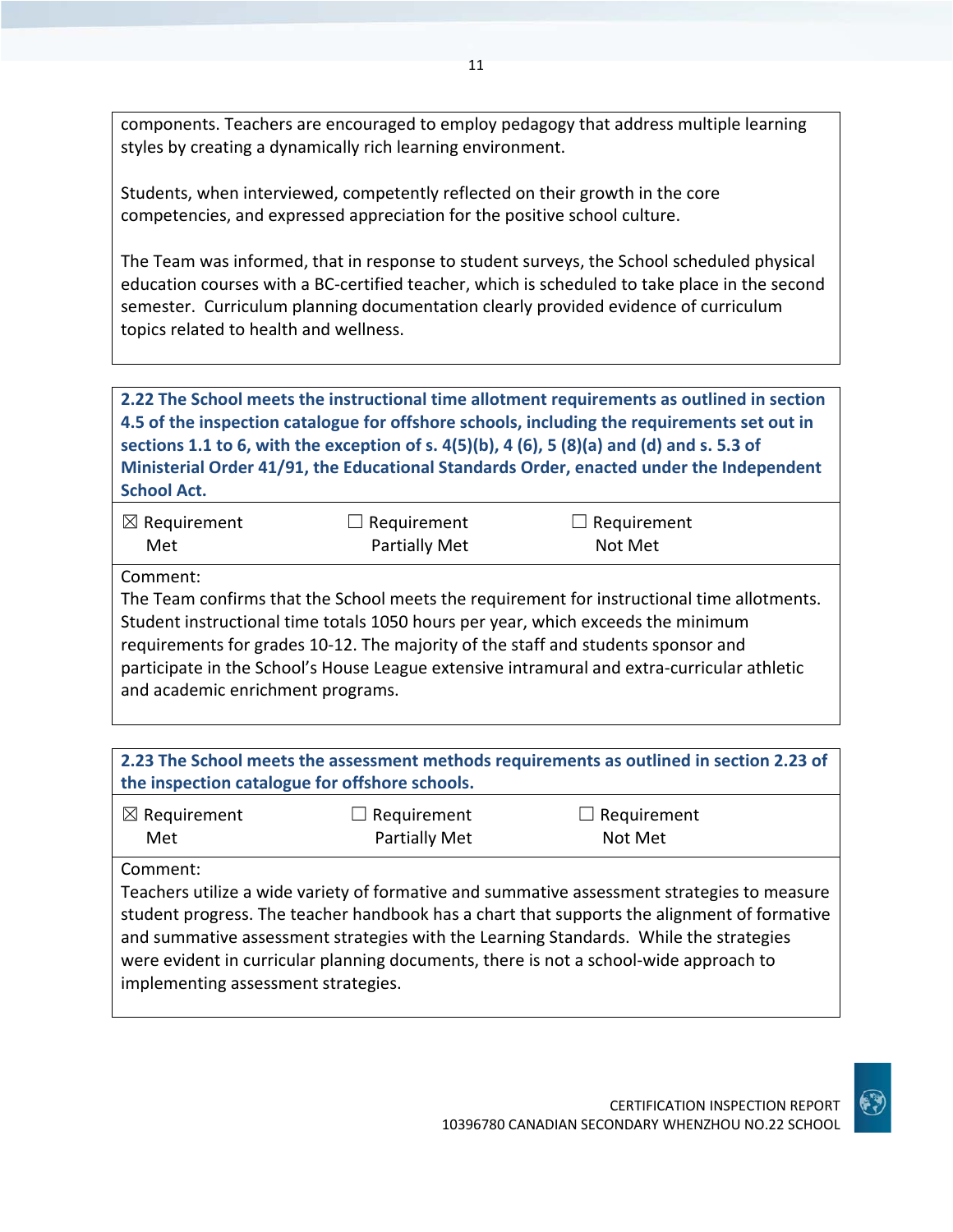At the beginning of each academic term, teachers are encouraged to prepare pre-assessment tests to gauge student pre-knowledge of the required course curriculum, and to adjust their practices accordingly.

Assessment methods and tasks include, but are not limited to, observation, student selfreflection, student peer assessment, holistic rating scales, oral and written reports and the assembling and presenting of portfolios. Best practice dictates that the assessment methods are varied and used as much as possible.

Commendation:

The School is commended for embedding the annual practice of completing the Literacy and Numeracy Assessments in the teacher PLC expectation contracts.

| 2.24 The School meets the learning resources requirements as outlined in section 2.24 of<br>the inspection catalogue for offshore schools.                                                                                                                                                                                                         |                                            |                               |  |
|----------------------------------------------------------------------------------------------------------------------------------------------------------------------------------------------------------------------------------------------------------------------------------------------------------------------------------------------------|--------------------------------------------|-------------------------------|--|
| $\boxtimes$ Requirement<br>Met                                                                                                                                                                                                                                                                                                                     | $\Box$ Requirement<br><b>Partially Met</b> | $\Box$ Requirement<br>Not Met |  |
| Comment:<br>The School integrates technology in all aspects of program delivery. Classrooms use<br>projected display/internet connection that allow for the use of teacher created and/or<br>purchased electronic curriculum support material.                                                                                                     |                                            |                               |  |
| Students have their own laptops and e-readers which are supported with Wi-Fi access<br>throughout the school. The use of e-readers was chosen due to their positive impact on ELL<br>students, both for engagement and the lack of translation shortcuts.                                                                                          |                                            |                               |  |
| The School has sufficient print resources to support student learning for its current<br>enrollment and courses offered. The library has a collection of over 500 English hard copy<br>books (fiction, non-fiction, and reference.) These books are from a larger collection in the<br>host school library and are refreshed from that collection. |                                            |                               |  |
| The School has created/developed an open educational resource repository hub on<br>Schoology, and key resources are archived annually in a central hard drive at the end of the<br>school year.                                                                                                                                                    |                                            |                               |  |

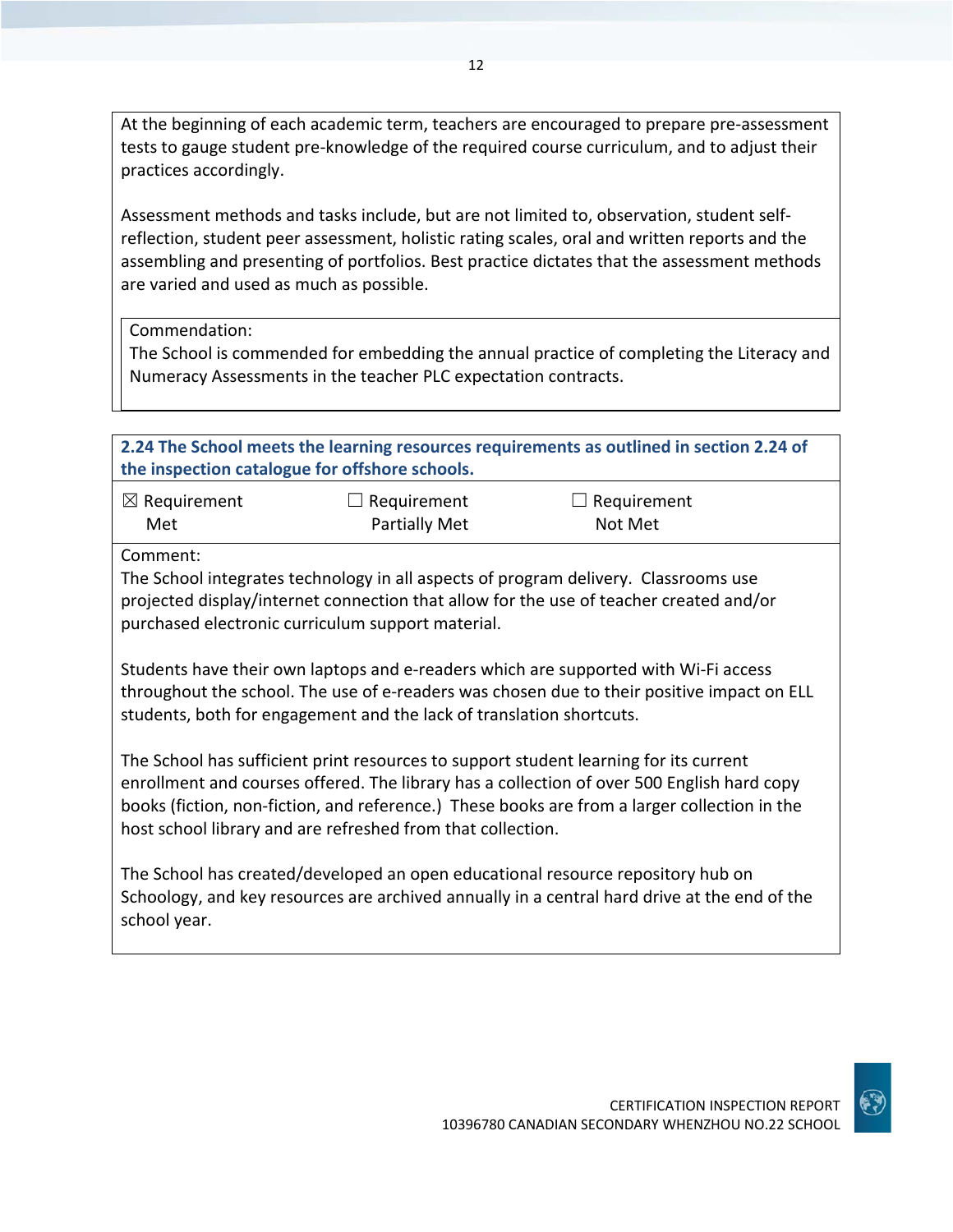## **2.25 The School meets the student progress report requirements as outlined in section 2.25 of the inspection catalogue for offshore schools.**

| $\boxtimes$ Requirement | $\Box$ Requirement   | $\Box$ Requirement |
|-------------------------|----------------------|--------------------|
| Met                     | <b>Partially Met</b> | Not Met            |

### Comment:

The School utilizes Schoology, a social networking service and virtual learning environment, that allows parents, teachers and students, to manage, and share academic content. This real-time reporting has helped support students to ensure their work is complete. Parents are also updated and kept informed through WeChat.

Report cards are issued four times a year. At each reporting period, parents are invited to meet with teachers to discuss student progress and strategies to support their student's learning. Meetings are also scheduled during reporting periods with parents to discuss students that fail to demonstrate satisfactory work.

| 2.26 The School meets the parent/student handbook requirements as outlined in section<br>2.26 of the inspection catalogue for offshore schools. |               |         |  |  |
|-------------------------------------------------------------------------------------------------------------------------------------------------|---------------|---------|--|--|
| $\boxtimes$ Requirement<br>$\Box$ Requirement<br>Requirement                                                                                    |               |         |  |  |
| Met                                                                                                                                             | Partially Met | Not Met |  |  |
| Comment:                                                                                                                                        |               |         |  |  |
| The School is commended for its descriptive, detailed, informative, current, and hyperlinked                                                    |               |         |  |  |
| English and Chinese parent/student handbooks. Designated sections deal with the School's                                                        |               |         |  |  |
| mission statement; principal, academic advisor, teacher, homeroom teacher and student                                                           |               |         |  |  |
| responsibilities/conduct; organizational structures, communication and emergency                                                                |               |         |  |  |
| aroquiral que atotique secondorant quel unique descriptions and a creduction timolino.                                                          |               |         |  |  |

procedural expectations; assessment and evaluation descriptions; and a graduation timeline, requirements, IELTS and post-secondary institutions application expectations.

The School has developed policy and procedures for appeals and dispute resolution which is distributed to parents and students at the start of each school.

Commendation:

The School is commended for its descriptive, detailed, informative, current and hyperlinked English and Chinese parent/student handbooks.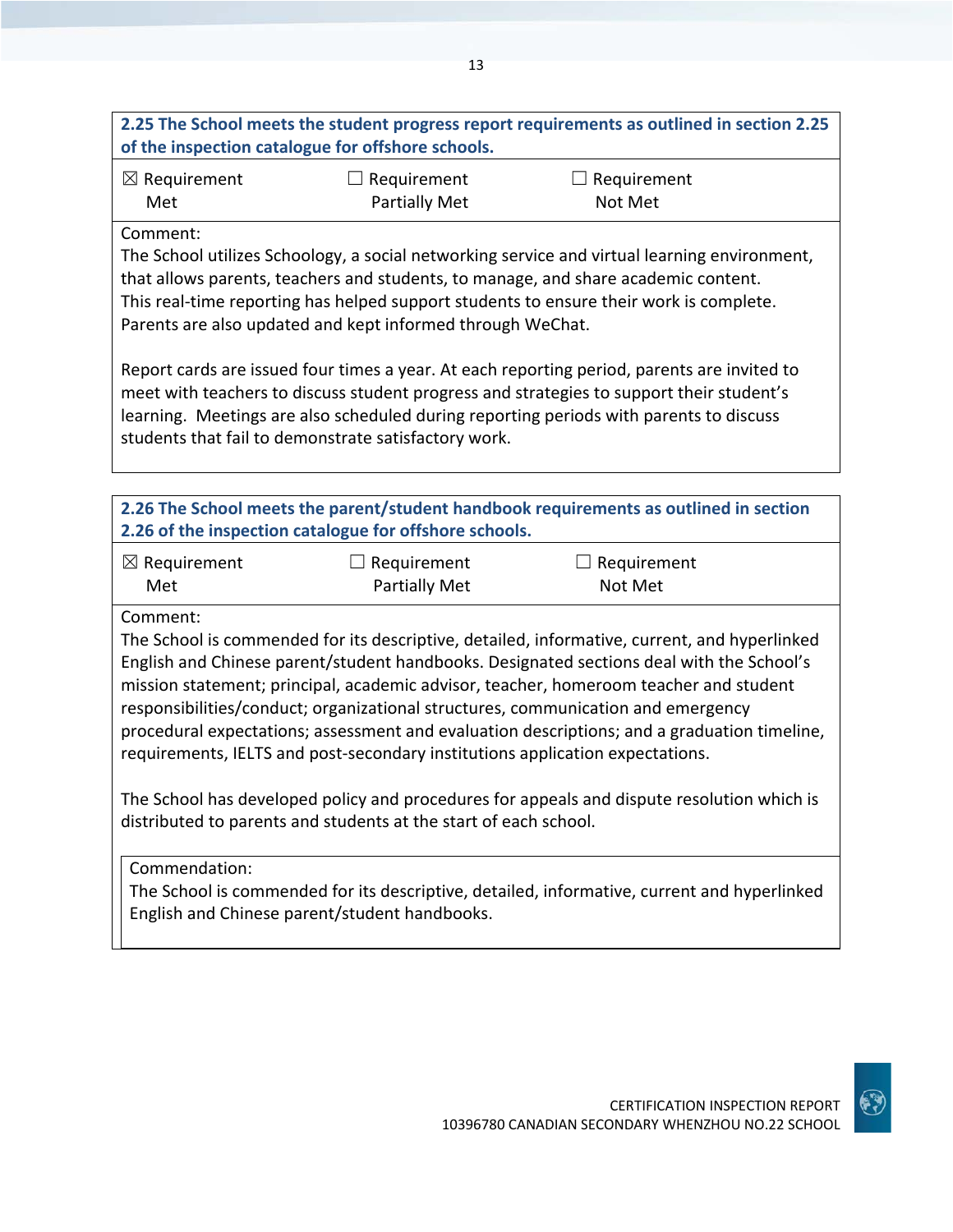| 2.27 The School meets the teacher handbook requirements as outlined in section 2.27 of |  |
|----------------------------------------------------------------------------------------|--|
| the inspection catalogue for offshore schools.                                         |  |
|                                                                                        |  |

| $\boxtimes$ Requirement | $\Box$ Requirement   | $\Box$ Requirement |
|-------------------------|----------------------|--------------------|
| Met                     | <b>Partially Met</b> | Not Met            |

Comment:

The comprehensive teacher handbook details staff responsibilities and conduct, professional development protocol, social media and facility usage policies, instructional and supervision expectations, curriculum planning and assessment guidelines, parent communication, extracurricular (House Leagues and Clubs), and is updated yearly.

| 2.28 The School meets the distributed learning requirements as outlined in section 18 of<br>the Agreement and section 2.28 of the inspection catalogue for offshore schools. |                                     |                               |                          |
|------------------------------------------------------------------------------------------------------------------------------------------------------------------------------|-------------------------------------|-------------------------------|--------------------------|
| $\boxtimes$ Requirement<br>Met                                                                                                                                               | $\Box$ Requirement<br>Partially Met | $\Box$ Requirement<br>Not Met | $\Box$ Not<br>Applicable |
| Comment:<br>Currently no students are enrolled in courses offered through distributed learning.                                                                              |                                     |                               |                          |

# **CONCLUSION**

# **Commendations**

## **The Inspection Team wishes to recognize the Owner/Operator, Principal, staff and Offshore School Representative of Canadian Secondary Wenzhou No. 22 for its:**

- shared commitment of time and financial resources with the host school in the establishment and maintenance of student recruitment, student retention, and school competitiveness
- encouraging host school assistance during the challenging COVID-19 shifting landscape in providing (a) additional competent staffing classroom supervision support; and (b) excellent school-and-home learning platforms (Dingtalk)
- empathetic and caring support to the School and individual teachers during stressful times of campus attendance and travel COVID-19 restrictions and uncertainty
- relationship with a highly qualified, competent and knowledgeable OSR, allowing for experienced counsel and professional development oversight